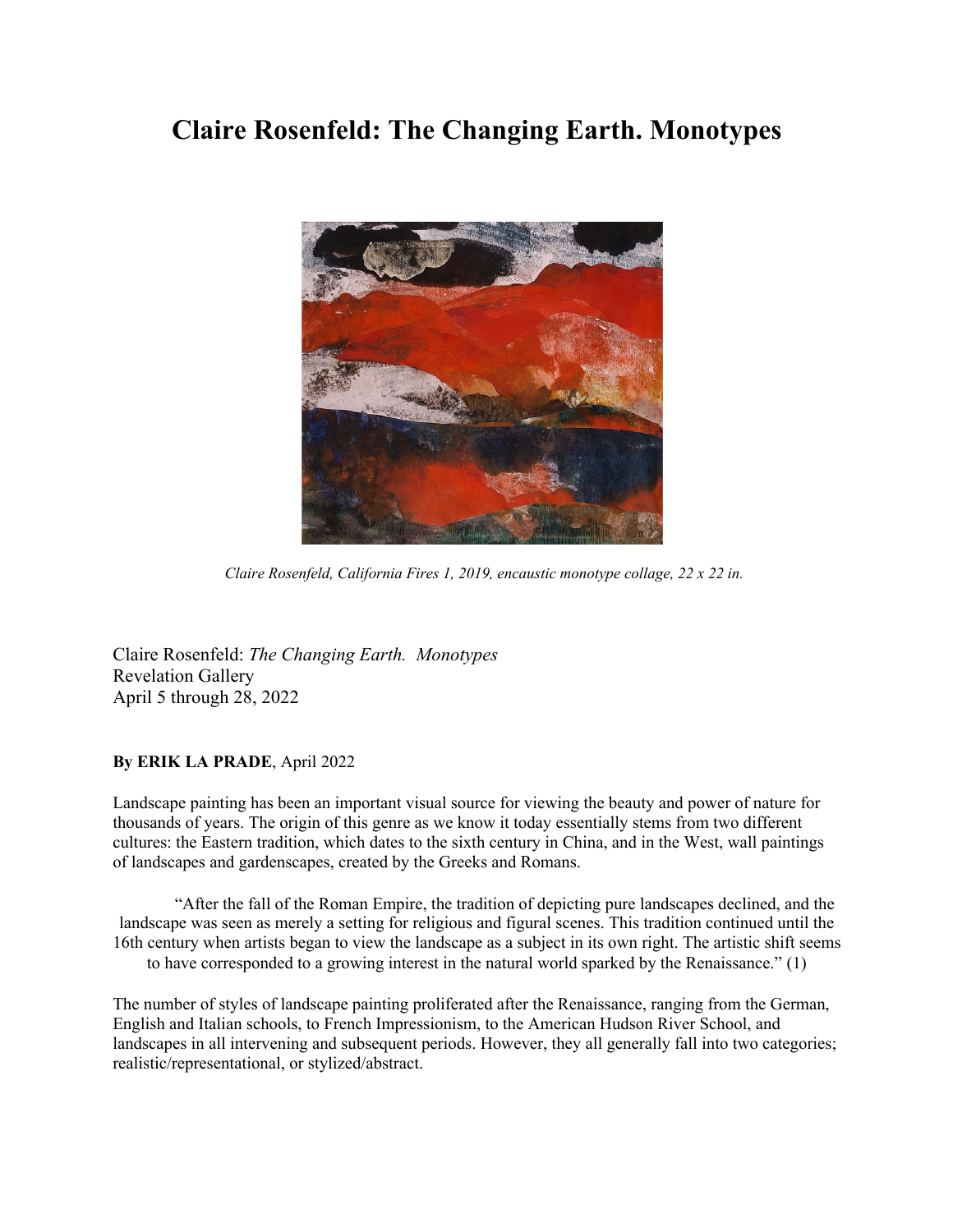An essential difference between traditional Eastern and Western styles of landscape painting was in the basic style of representation, which extended to other genres as well. Western painting in general evolved away from Medieval and Byzantine symbolic tendencies to embrace highly realistic, optically "correct" methods of depicting the natural world. Most notable was the adoption of two-point perspective in the early 1500's, as well as anatomically correct depictions of the human body. Thus, Western artists returned to the earlier Greek and Roman traditions, which had tended always in the direction of greater realism. Eastern painting, on the other hand, developed a more abstract or stylized formula for depicting natural forms and scenery, which does not aspire to optical verisimilitude. This formula includes a flattened picture plane, stylized landscape features, and a "timeline" presentation. These features began to be used by certain French Impressionists in their own works, after exposure to contemporary Japanese prints, and gradually entered the Western painting vocabulary.

Two further important influences on Western landscape painting came about within the last hundred to hundred-fifty years. The discovery of photography in 1826, and its growing popularity over the next few decades began to somewhat diminish the raison d'être for realistic landscape painting. They were no longer a primary source for viewing nature. Drawings, paintings, engravings and etchings, which had once provided a picture of the world in detailed accuracy, were now superseded by scientific photographic images of the natural world; a new and different way of looking at landscapes and natural phenomena.

A second related influence on Western landscape painting was the late nineteenth to early twentieth century rise of Expressionism, especially German Expressionism, as seen in Der Blaue Reiter group, including artists Wassily Kandinsky, Franz Marc, August Macke, Alexej von Jawlensky and others. Since images of nature and landscapes were no longer tied to realistic representations, artists were now free to explore different ways of depicting the natural world, and their personal reactions to it.

In the last fifty years, various environmental changes and distresses have become every day topics: global warming and the subsequent melting of icebergs resulting in a rise of sea levels; the decline and borderline extinction of a range of wildlife animals and insects; the absence of seasonal rainfalls and uncontrollable fires resulting in the loss of millions of acres of forests and widespread destruction of property and homes. Environmental factors have seriously altered and influenced our thinking about the landscape and nature, as well as substantially altering many of those landscapes forever.

The artist Claire Rosenfeld was introduced to dance and the visual arts when she was ten years old by her mother, who was a dancer. Claire studied oil painting with the French artist Elaine Journet, until she was fifteen years old, and credits both dance and painting with "her kinesthetic sense of visual and spatial movement, gesture and her approach to plastic space." (2) She received a BFA in painting from Carnegie Mellon University, and an MFA from Queens College in 1973, studying with Robert De Niro Sr., and Mary Frank. After graduation, she continued to study painting and print making at The New York Studio School, working with Philip Guston, David Hare, and Nicolas Carone. She travelled extensively, spending a year in Europe in 1964/65, and time in Greece, Israel and England as well. She also made frequent trips to and resided in a variety of exotic locales, most notably in San Miguel de Allende, Mexico, Bali, and Ceylon.

Claire's current show at Revelation Gallery at Saint John's in the Village, is a kind of culmination of her years as an artist who has constantly experimented in the creation of paintings and prints. The exhibition is not a retrospective since it focuses mainly on the artist's monotypes and collages with a few paintings also included. The works range from small-to-medium-sized matted prints to larger, framed works. The majority of the works are ink or encaustic monotypes or encaustic monotype collages. The artist has listed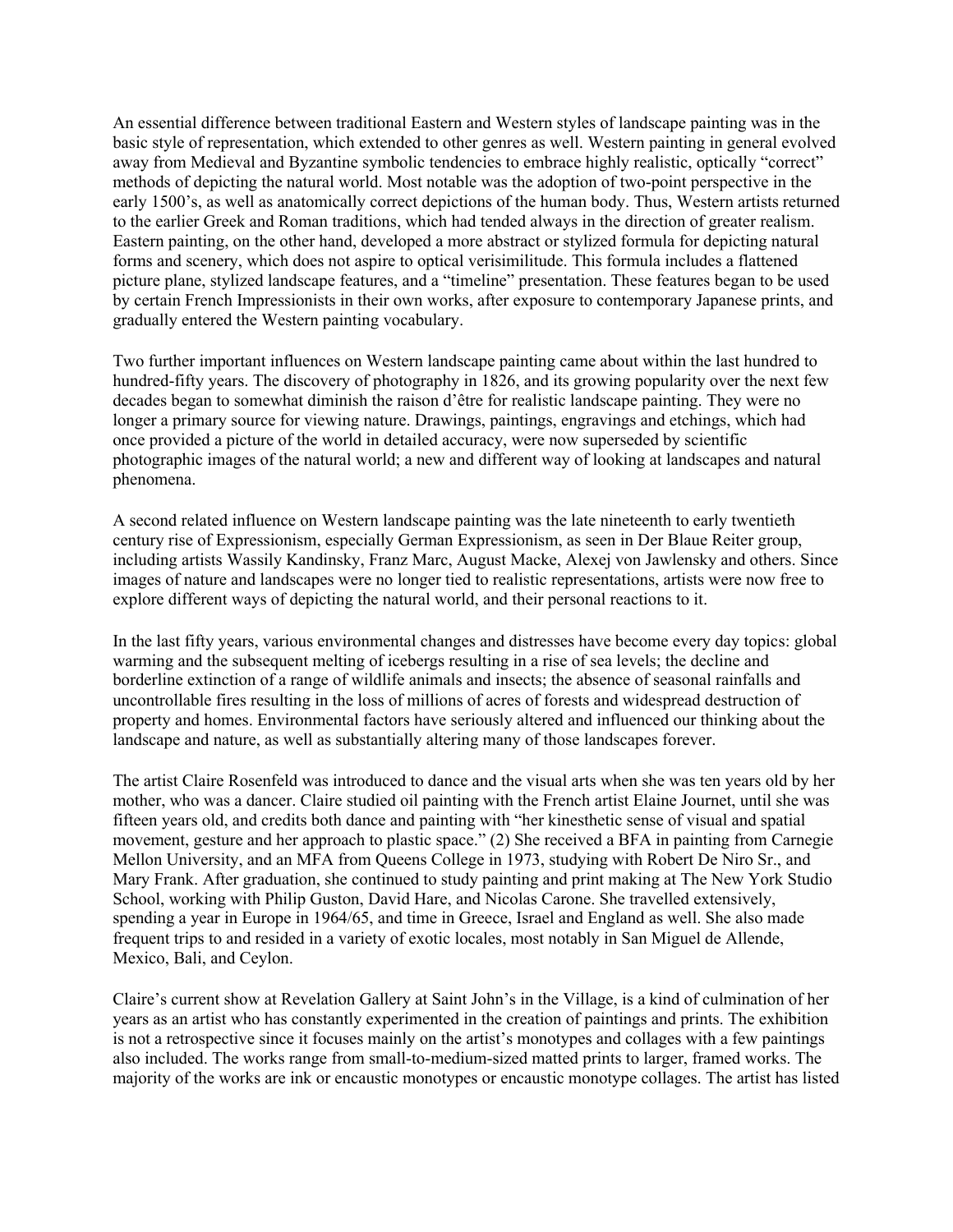short definitions of the three types of works in the gallery handout, which helped me to understand the different processes used to create each unique work.

There are thirty-seven works and the title, THE CHANGING EARTH, sets the theme of the show, loosely divided into three categories: prints of volcanos; prints of earthquakes; prints of glaciers; with a fourth group of paintings showing images of female and male figures, many set in landscapes.

Upon entering the gallery, you step into a large room, with works displayed on four walls. There are nineteen works on the right-hand wall, hung salon style. The first work in the show, to which I had an immediate response, is "Burning Mountain 1 and 2*."* It is a work in two parts with the top image being the plate or collagraph, while the bottom image is a monoprint pulled from the plate. The colors in the plate are darker and denser in their forms than those in the monoprint, which displays the same image, only rversed and in lighter colors. This work presents a before-and-after effect of the process the artist works in. Another pair of works that reveal this process are ink monotypes. The first print, "Fire in the Mountains," is the original print. The second print, "Fire in the Mountains/Night" is called a ghost print. Whatever residue is left on the plate after the first print is made, gets transferred to the second piece of paper. The difference between a print and its "ghost," is striking, since dark areas are now muted, creating unexpected contrasts in the colors of the image. And, whereas an etching, collagraph, or lithograph can be inked numerous times to create an edition, a monotype is a unique work with occasionally one or two ghosts, and creating one is generally a fast process. As the artist mentioned, "the print finds you."

In her ability to manipulate colors and forms Rosenfeld reveals herself to be an artist who works between abstraction and figuration - in what might be called a Neo-Expressionist style.

The artist credits her many years of traveling, living in different countries, and the works of other artists she admires, as her strongest influences. She admires the Group of Seven, a Canadian group of landscape artists who were active in the 1920's to early 30's, as well as the American modernist Marsden Hartley, for his use of forms and strong faces.

The artworks hung on the opposite wall reveal a stronger influence; The German Expressionist artists of THE BLAUE REITER group. The ten works on this wall are portraits or people in landscapes. Most are ink monotypes, and reminiscent of German Expressionism, particularly a woman's portrait titled "Blue Woman," a direct reference to Franz Marc. A few works on this wall – "Man in the Forest," "Yellow Man," "Dark Woman," and "Woman," – have a subdued sexuality, and without reading the titles, you might find the figures of men and women to be visually fluid in appearance.

The largest works in the show are three works hanging to the right of the gallery entrance. They all present powerful images of wildfires, and it is Rosenfeld's handling of this material that reveals her ability as an important printmaker. All three works capture the visual power of a landscape being transformed by an uncontrolled force. The first work, #35, "Mountain Fire," is an encaustic monotype. The next two works, #36, "California Fires," and #37, "Fires," are encaustic monotype collages. Looking at Rosenfeld's ability to handle beeswax and pigment reminds me of another artist who also uses beeswax in his pictures: Jasper Johns.

Rather than trying to pigeonhole these works stylistically, it is worth suspending one's critical sense to see each work as one artist's interpretation of the natural world; a world that is under attack by various man-made situations and stressors. These prints are open to a political interpretation, but Rosenfeld claims she is not making a political statement about global warming or the way California wild fires have devastated millions of acres of land because of a lack of rainfall. Regarding her sources, the artist told me: